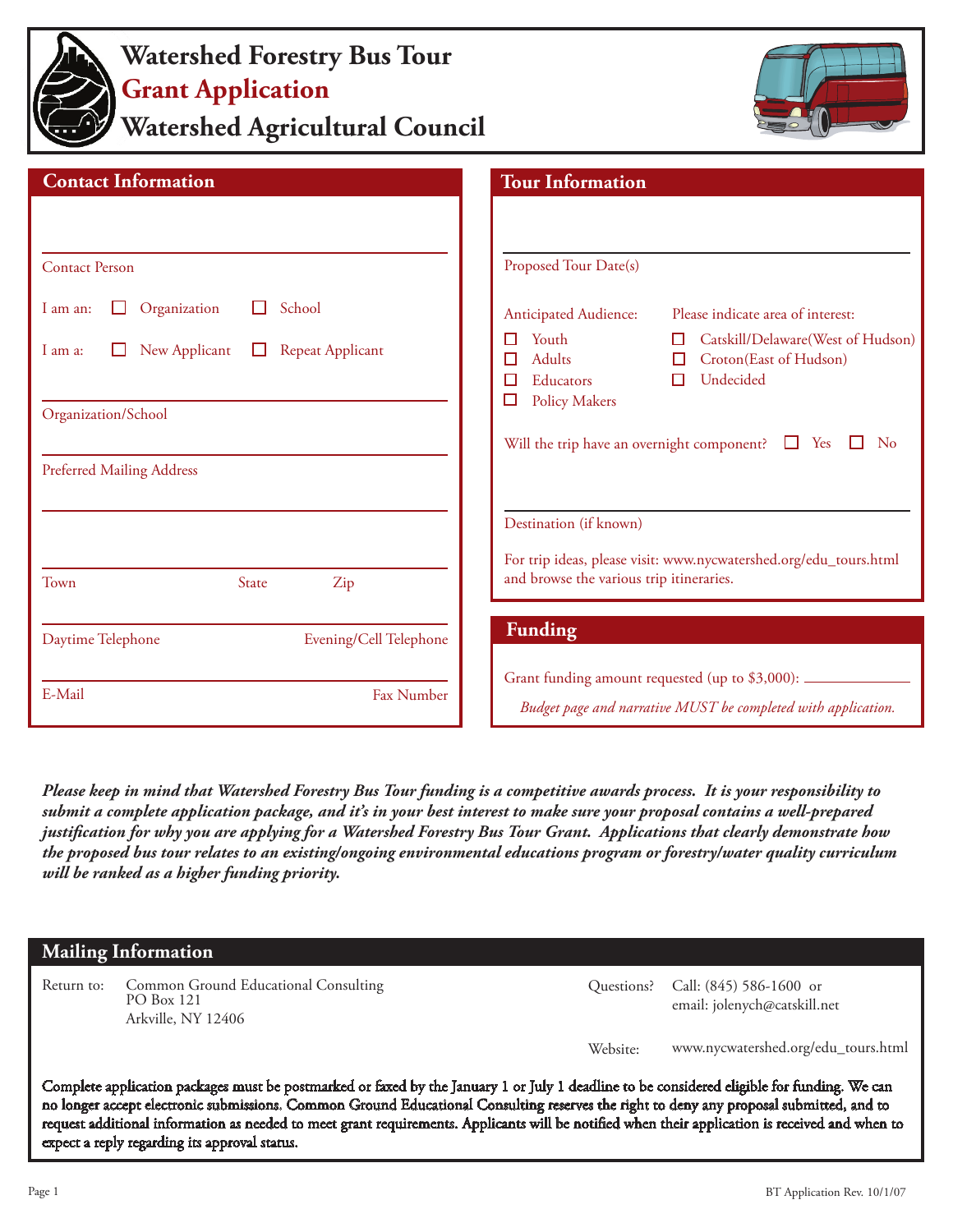

## **Watershed Agricultural Council Watershed Forestry Bus Tour Budget Page**



| <b>Funding</b>          |                                 |                          |                               |
|-------------------------|---------------------------------|--------------------------|-------------------------------|
| <b>Expense Category</b> | <b>Bus Tour</b><br>Contribution | Matching<br>Contribution | <b>TOTAL</b><br><b>BUDGET</b> |
| <b>Bus Rental</b>       |                                 |                          |                               |
| Board/Lodge             |                                 |                          |                               |
| Program Fees            |                                 |                          |                               |
| Food/Meals              |                                 |                          |                               |
| In-Kind Time            | N/A                             |                          |                               |
| Equipment/Supplies      | N/A                             |                          |                               |
| Other - Please Explain  |                                 |                          |                               |
| <b>TOTAL BUDGET</b>     |                                 |                          |                               |

### **Budget Information**

*Items acceptable for Grant Funding Include:*

- Travel Expenses (bus rental)

- Lodging and facility fees
- Program fees
- Meals during the tour
- *Items acceptable for matching funds include:* 
	- Travel Expenses (bus rental)
	- Lodging and facility fees
	- Program fees
	- Meals during the tour
	- Staff/in-kind time used in planning the tour
	- Communication (phone calls, e-mails, mailings) used in planning the tour
	- Supplies related to tour